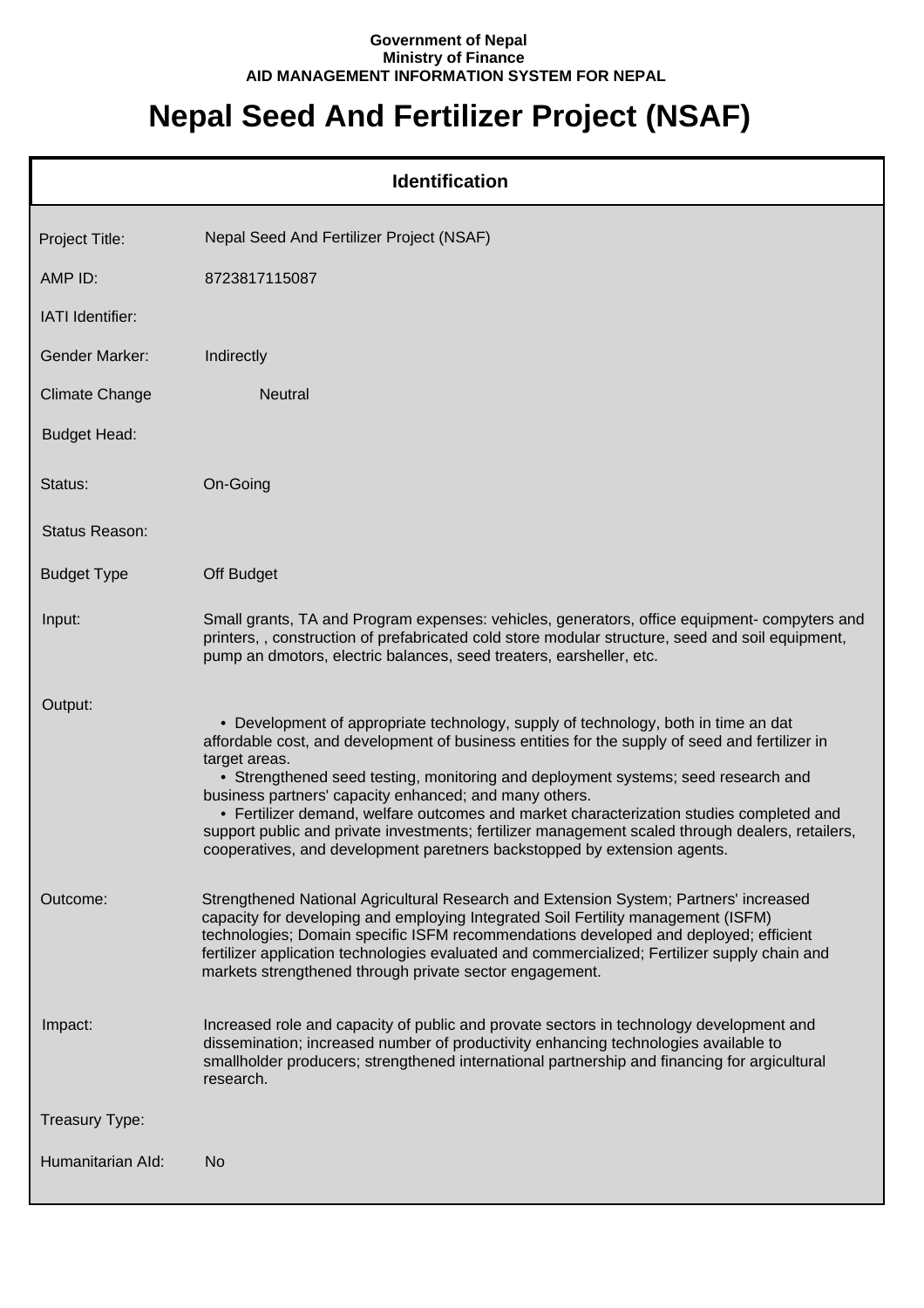| <b>Location</b>              |            |
|------------------------------|------------|
| Location                     | Percentage |
| Rolpa (Liwang)               | 4.0%       |
| Dang Deukhuri (Ghorahi)      | 4.0%       |
| Baitadi (Baitadi)            | 4.0%       |
| Kapilvastu (Taulihawa)       | 4.0%       |
| Kavrepalanchok (Dhulikhel)   | 4.0%       |
| Jajarkot (Khalanga)          | 4.0%       |
| Nuwakot (Bidur)              | 4.0%       |
| Bardiya (Gulariya)           | 4.0%       |
| Banke (Nepalgunj)            | 4.0%       |
| Salyan (Salyan Khalanga)     | 4.0%       |
| Gulmi (Tamghas)              | 4.0%       |
| Pyuthan (Pyuthan Khalanga)   | 4.0%       |
| Kanchanpur (Mahendara Nagar) | 4.0%       |
| Sindhupalchok (Chautara)     | 4.0%       |
| Kailali (Dhangadhi)          | 4.0%       |
| Doti (Dipayal)               | 4.0%       |
| Dadeldhura (Dadeldhura)      | 4.0%       |
| Palpa (Tansen)               | 4.0%       |
| Surkhet (Surkhet)            | 4.0%       |
| Makwanpur (Hetauda)          | 4.0%       |
| Sindhuli (Sindhuli Madhi)    | 4.0%       |
| Arghakhanchi (Sandhikharka)  | 4.0%       |
| Dailekh (Dullu)              | 4.0%       |
| Achham (Mangalsen)           | 4.0%       |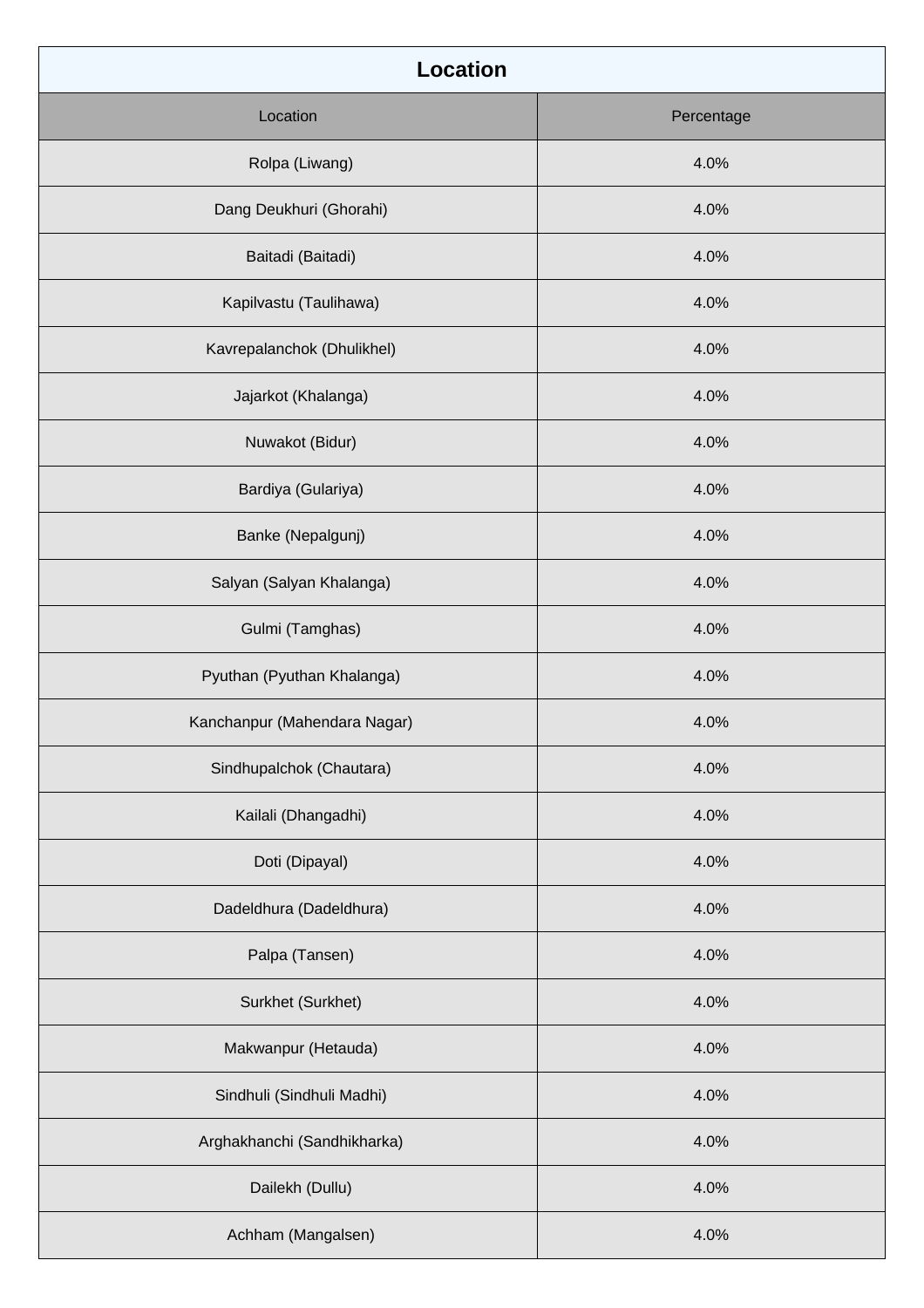| Location        | Percentage |
|-----------------|------------|
| Rukum (Musikot) | 4.0%       |

| <b>National Plan</b>                                                                                                            |            |
|---------------------------------------------------------------------------------------------------------------------------------|------------|
| Program                                                                                                                         | Percentage |
| [Agriculture and Food Security ] [Macroeconomic Policy and Economic Development Policy<br>] [ National Development Plan (NDP) ] | 100.0%     |

| <b>Sector</b>                             |            |  |
|-------------------------------------------|------------|--|
| Sector                                    | Percentage |  |
| Nepal Sector Classification AGRICULTURE 0 | 100.0%     |  |

| <b>Implementing/Executing Agency</b>                      |        |  |
|-----------------------------------------------------------|--------|--|
| <b>Implementing Agency</b>                                |        |  |
| <b>CIMMYT</b>                                             | 100.0% |  |
| <b>Executing Agency</b>                                   |        |  |
| U.S. Agency for International Development                 | 100.0% |  |
| <b>Responsible Organization</b>                           |        |  |
| Ministry of Agriculture, Land Management and Cooperatives | 100.0% |  |
| Donor                                                     |        |  |
| U.S. Agency for International Development                 | 0.0%   |  |

| <b>Funding</b>                                   |                       |                    |                               |            |                     |
|--------------------------------------------------|-----------------------|--------------------|-------------------------------|------------|---------------------|
| Transaction<br>Date                              | Type of<br>Assistance | Mode of<br>Payment | Post Earthquake<br>Assistance | Commitment | <b>Disbursement</b> |
| <b>U.S. Agency for International Development</b> |                       |                    |                               |            |                     |
| <b>Actual</b>                                    |                       |                    |                               |            |                     |
| <b>UNDISBURSED BALANCE</b><br>null               |                       |                    |                               |            |                     |
|                                                  |                       |                    |                               |            |                     |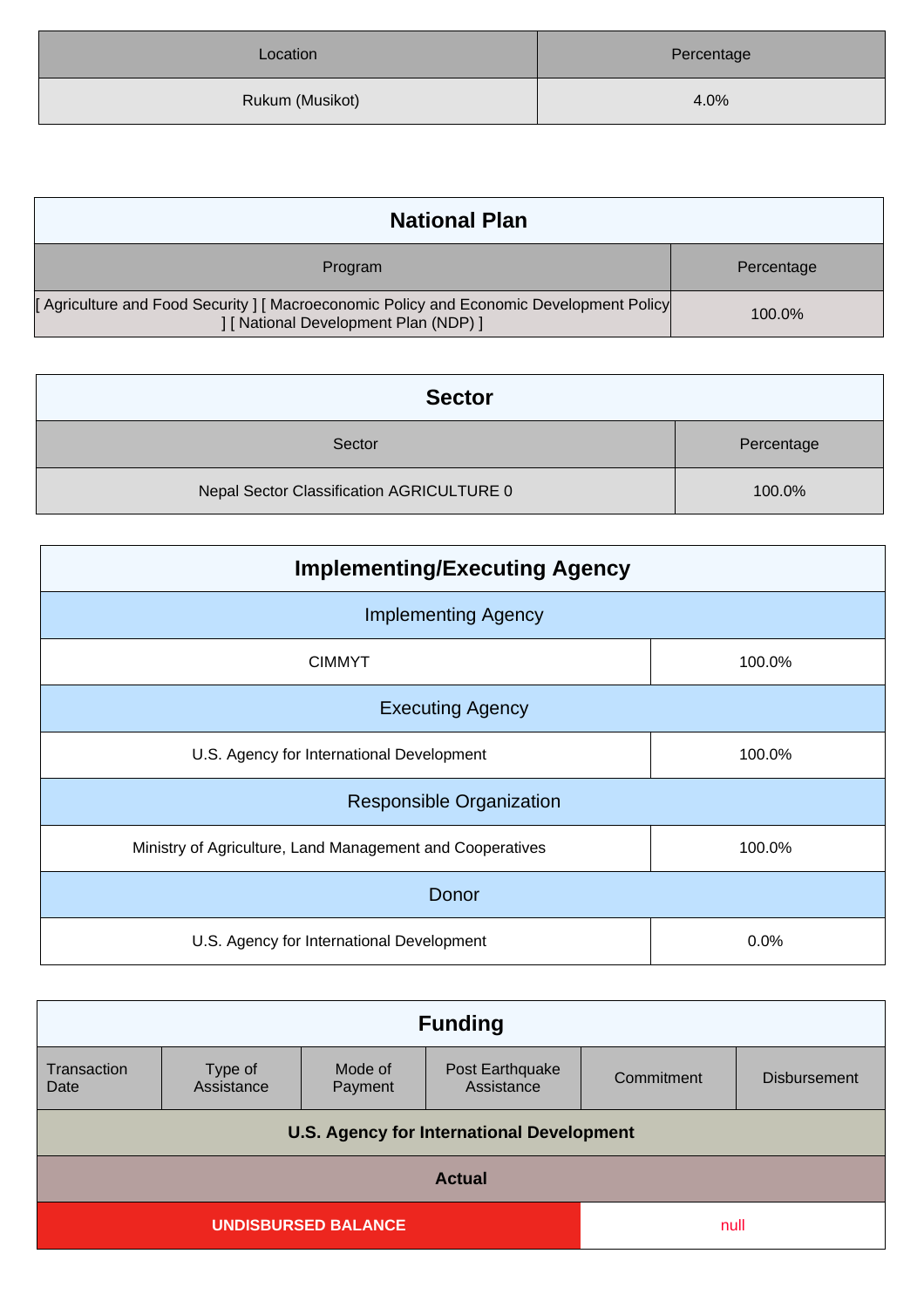| Transaction<br>Date                               | Type of<br>Assistance | Mode of<br>Payment    | Post Earthquake<br>Assistance | Commitment | <b>Disbursement</b> |
|---------------------------------------------------|-----------------------|-----------------------|-------------------------------|------------|---------------------|
| 4/1/2016                                          | Grant Aid             | <b>Direct Payment</b> | No                            | 15,000,000 | 1,945,000           |
| 3/14/2017                                         | Grant Aid             | <b>Direct Payment</b> | No                            | О          | 1,085,874           |
| 1/22/2018                                         | Grant Aid             | <b>Direct Payment</b> | No                            | 10         | 4,200,000           |
| 12/30/2019                                        | Grant Aid             | <b>Direct Payment</b> | No                            | 10         | 3,960,956           |
| 8/13/2021                                         | <b>Grant Aid</b>      | <b>Direct Payment</b> | No                            |            | 2,097,011           |
| 8/23/2021                                         | Grant Aid             | <b>Direct Payment</b> | No                            | 0          | 1,711,159           |
|                                                   |                       | <b>Total</b>          |                               | 15,000,000 | 15,000,000          |
| Total (U.S. Agency for International Development) |                       |                       |                               | 15,000,000 | 15,000,000          |
| <b>UNDISBURSED BALANCE</b>                        |                       |                       | 0                             |            |                     |

|                                | <b>Progress Achieved</b> |
|--------------------------------|--------------------------|
| Progress Achieved:             |                          |
| Key Problems:                  |                          |
| Steps Taken to Solve Problems: |                          |

|                                   | <b>Funding Information</b> |
|-----------------------------------|----------------------------|
| <b>Total Actual Commitment</b>    | 15,000,000                 |
| <b>Total Planned Commitment</b>   | $\mathbf 0$                |
| <b>Total Actual Disbursement</b>  | 15,000,000                 |
| <b>Total Planned Disbursement</b> | $\Omega$                   |
|                                   |                            |